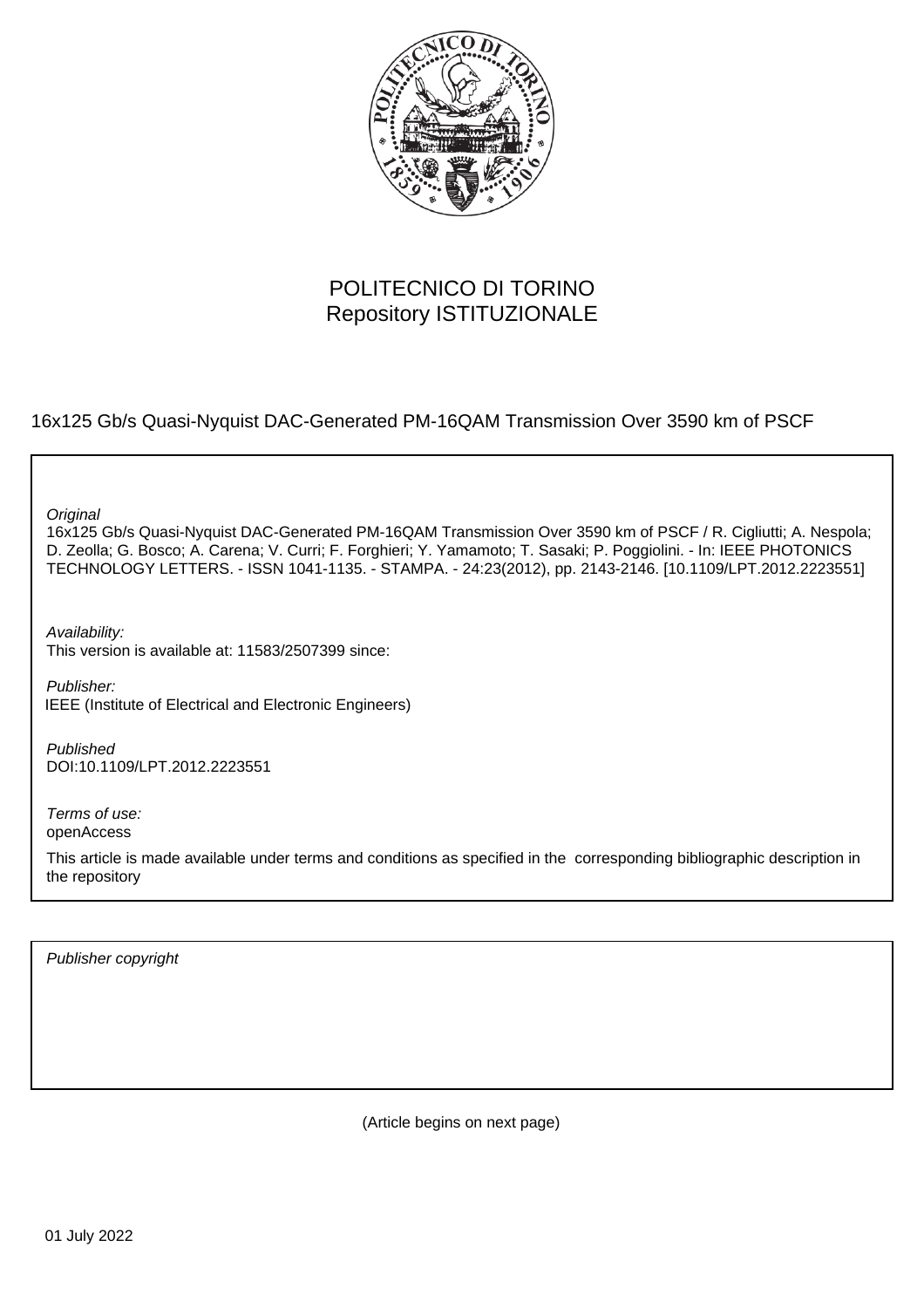# 16x125 Gb/s Quasi-Nyquist DAC-Generated PM-16QAM Transmission over 3,590 km of PSCF

R. Cigliutti, *Member, IEEE*, A. Nespola, D. Zeolla, G. Bosco, *Member, IEEE*, A. Carena, *Member, IEEE*, V. Curri, *Member, IEEE*, F. Forghieri, *Member, IEEE*, Y. Yamamoto, T. Sasaki, P. Poggiolini, *Member, IEEE*

*Abstract***—We report on a transmission experiment over high-performance pure-silica core fiber (PSCF) of 16 Nyquist wavelength-division-multiplexed (Nyquist-WDM) channels at a symbol rate of 15.625 GBaud, using polarization-multiplexed (PM) 16-symbols quadrature-amplitude-modulation (16QAM), resulting in a per-channel raw bit-rate of 125 Gb/s. The channel spacing was 16 GHz, corresponding to 1.024 times the symbol rate. The interchannel crosstalk penalty was drastically reduced through the confinement of the signal spectrum within a near-Nyquist bandwidth, achieved with digital filtering and digitalto-analog converters (DACs) operating at 1.5 samples/symbol. The optical line was a recirculating loop composed of two spans of high-performance PSCF with erbium-doped fiber amplifiers (EDFA) only. The transmission distance of 3,590 km at a target line bit-error rate (BER) of 1.5**·**10**<sup>−</sup><sup>2</sup> **was achieved at a raw spectral efficiency (SE) of 7.81 b/s/Hz. Assuming a commercial hard FEC with 20.5% redundancy, capable of handling the target BER, the net SE was 6.48 b/s/Hz, the highest so far reported for multi-thousand km transmission of PM-16QAM at** ≥**100 Gb/s per channel. These results demonstrate the feasibility of very high spectral-efficiency DAC-enabled ultra-long-haul quasi-Nyquist-WDM transmission using PM-16QAM with today's available technologies and manageable DSP complexity.**

*Index Terms***—Optical communications, coherent detection, quadrature amplitude modulation (QAM), wavelength division multiplexing (WDM), Nyquist-WDM**

#### I. INTRODUCTION

S PECTRALLY efficient modulation formats are today under intense investigation. Polarization-multiplexed quadrader intense investigation. Polarization-multiplexed quadrature phase-shift keying (PM-QPSK) has been shown to allow ≥100 Gb/s per channel full C-band transmission over transoceanic distance, with a channel spacing as low as the symbol rate [1], [2], thus delivering its Nyquist-limited theoretical gross spectral efficiency (SE) of 4 b/s/Hz even at such long distance. Encouraged by these results, the focus of system researchers has recently shifted to higher-cardinality constellations.

In particular, PM-16QAM is currently considered as the most interesting upgrade with respect to PM-QPSK, due to its double gross theoretical SE at the Nyquist limit (8 b/s/Hz). Consequently, several experiments have been carried out of late on high-SE PM-16QAM. In these experiments, tight channel confinement was obtained either through optical spectral

shaping, such as [3], or through DAC signal generation, such as [4].

In this paper we report on a transmission experiment based on signals generated through digital signal processing (DSP) and digital to analog converters (DACs), with a raw bit rate per channel of 125 Gb/s. The channel power spectra were nearlyrectangular (raised cosine with roll-off 0.01). The optical link used for the propagation tests was designed as a typical submarine system link, with EDFA-only amplification and an average span length of 54.42 km. The fiber was advanced PSCF fiber with low-loss and low non-linearity coefficient.

The system reached 3,590 km, at a bit-error rate (BER) of 1.5·10<sup>−</sup><sup>2</sup> . The channel spacing for the wavelength-division multiplexed (WDM) signals was 1.024 times the symbol rate, achieving a gross SE of 7.81 b/s/Hz. Assuming a commercial hard forward error correction (FEC) code with 20.5% redundancy [5], which is capable of handling a bit-error-rate BER= $1.5 \cdot 10^{-2}$ , the net SE was 6.48 b/s/Hz, the highest so far reported for multi-thousand km transmission of PM-16QAM at  $\geq 100$  Gb/s per channel. The net spectral-efficiency-timesdistance product (SEDP) was 23,275 b/s/Hz·km.

Higher SEDPs with PM-16QAM have been reported in [6]  $(35,672 \text{ b/s/Hz} \cdot \text{km})$  and [7]  $(47,851 \text{ b/s/Hz} \cdot \text{km})$ , although with lower net SEs (5.2 and 4.7 b/s/Hz). Comparisons are however very difficult, because of several differing aspects. Both [6] and [7] assumed sophisticated soft FECs resulting in higher target operating BERs than this experiment, granting about 1.5 and 2 dB better sensitivity, respectively. [6] used a larger effective area fiber, while it covered a much wider portion of the C-Band (3 THz). It also used return-to-zero pulse carving with optical spectral shaping, rather than transmitter (Tx) DSP and DAC. [7] employed orthogonal-frequency-divisionmultiplexing (OFDM) rather than serial transmission, over 1 THz bandwidth, and it also assumed receiver (Rx) DSP nonlinearity (NL) compensation.

In this experiment, we concentrated on options that would make the system easier to commercially exploit today, including less sophisticated FECs, no NL compensation and a low (for serial transmission) Tx DAC rate of 1.5 samples/symbol. As a whole, we believe this experiment demonstrates the feasibility of ultra-long-haul PM-16QAM quasi-Nyquist-WDM transmission through DAC-enabled spectral shaping, at an extremely tight channel spacing and high net SE, with manageable DSP complexity and without the need of any optical filter at the Tx side for channel confinement. The substantial SEDP reached by the experiment proves that the high SE was achieved without compromising performance.

R. Cigliutti, G. Bosco, A. Carena, V. Curri and P. Poggiolini are with Dipartimento di Elettronica e Telecomunicazioni, Politecnico di Torino, Italy (e-mail: roberto.cigliutti@polito.it). A. Nespola and D. Zeolla are with Istituto Superiore Mario Boella, Torino, Italy (e-mail: nespola@ismb.it). F. Forghieri is with Cisco Photonics Italy srl, (e-mail: fforghie@cisco.com). Y. Yamamoto and T. Sasaki are with Sumitomo Electric Industries, Japan (e-mail: yamamoto-yoshinori@sei.co.jp).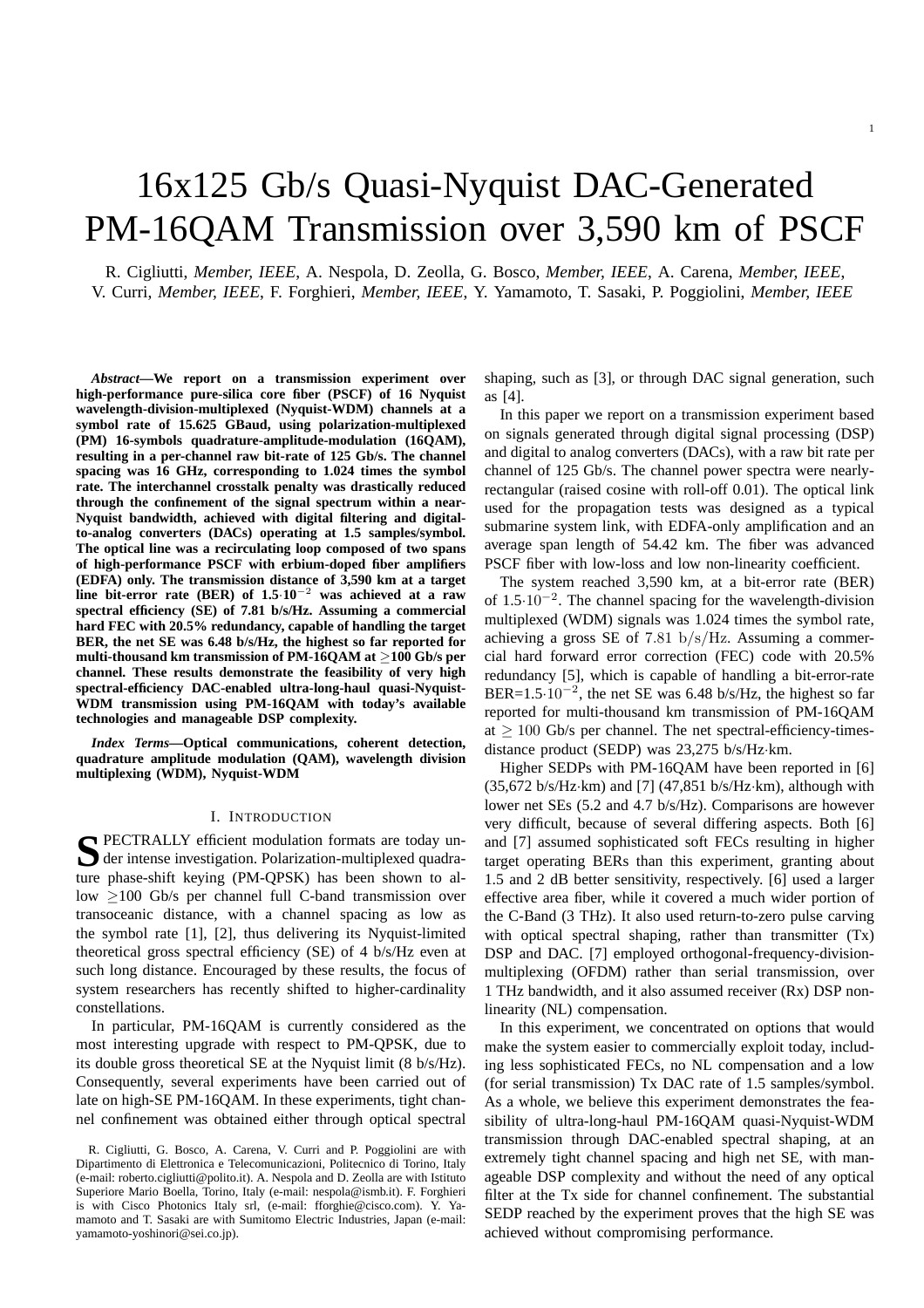

Fig. 1. The transmission experiment test-bed.

A preliminary version of this experiment was reported in [4]. However, there the system operated at 14 GBaud, resulting in a net per-channel bit-rate of 93 Gb/s which fell short of the target 100 Gb/s. In addition the channel spacing was larger (1.05 times the symbol rate).

### II. EXPERIMENT SETUP

The system setup is shown in Fig. 1. An array of 16 distributed-feedback (DFB) lasers between 1556.0 nm and 1558.5 nm was finely tuned at 16 GHz frequency separation. Note that, when performing BER measurements, the Tx laser of the channel under test was replaced by an external cavity laser (ECL). The odd and even carriers were separately fed to two distinct nested Mach-Zehnder modulators (NMZM). The electrical signals driving the NMZMs were obtained as follows.

Two distinct  $(2^{15}-1)$  pseudo-random binary sequences (PRBSs) were generated on a computer. They were combined to form a 4-level amplitude-shift keying (ASK) signal with non-return-to-zero symbols. The 4-ASK signal was then digitally filtered to give it a sharp square-root raised-cosine spectral shape, with electrical bandwidth equal to half the symbol rate. The samples of the filtered 4-ASK signal were then fed to a DAC running at 23.4375 GS/s, i.e., at 1.5 samples per symbol. Specifically, we used an arbitrary waveform generator (AWG) Tektronix 7122B with ten nominal resolution bits and bandwidth equal to 9.6 GHz.

The I and Q driving signals for the even-channels NMZM were obtained from the two complementary outputs of the



Fig. 2. Power spectrum of the 15.625 GBaud 4-ASK electrical signal at the nested Mach-Zehnder modulator inputs.

DAC, with the insertion of 85 symbols delay on the quadrature arm for decorrelation (electrical delay line, EDL1 in Fig. 1). Both in-phase and quadrature electrical signals were further split and delayed (EDL2 in Fig. 1) by 134 symbols to generate the driving signals for the odd-channel NMZM. No compensation of the non-linear characteristic of the NMZMs was performed in the DSP, since the NMZMs were driven in the linear region of their electro-optic characteristic: the modulation depth on I & Q arms for both the NMZMs was approximatively 25%.

The 4-level ASK signals measured at the NMZMs input exhibit an electrical power spectrum characterized by a very flat top and an extremely sharp cut-off, as shown in Fig. 2. The flatness was achieved by DSP pre-compensation of the frequency response of the overall electrical chain. The sharp cut-off was obtained by imposing a roll-off equal to 0.01 through digital filtering. Note that a residue of the first aliasing copy of the spectrum shows up in Fig. 2 as a triangular-shaped wedge with a peak at about 16 GHz. The overall electrical SNR of the useful signal at the input of the modulator, measured on the scattering diagram of the constellation after equalization, was approximately equal to 15 dB.

Finally, even and odd channels were optically coupled with a polarization maintaining 3dB coupler. The resulting 16 channel single-polarization optical signal was split and recombined onto two orthogonal polarizations for PM emulation, with one polarization going through 64 m of a fiber opticaldelay-line (ODL in Fig. 1) for decorrelation. No optical filtering was applied at the transmitter side. The power spectrum of the PM-16QAM Nyquist-WDM signal at the transmitter output is shown in Fig. 3, obtained with an optical spectrum analyzer resolution of 0.1 nm.

The WDM signal was launched into a re-circulating fiber loop consisting of two spans of uncompensated PSCF, with length 54.04 and 54.79 km. The PSCF had an average fiber loss of 0.162 dB/km, a chromatic dispersion at 1550 nm of  $21 \text{ ps/mm/km}$ , with dispersion slope 0.061 ps/nm<sup>2</sup>/km. The effective area was  $130 \ \mu \text{m}^2$ . The loop made use of EDFA-only amplification and included a gain-equalizer (GEQ).

The optical receiver had a standard set-up for coherent reception, with a tunable external-cavity laser (ECL) as local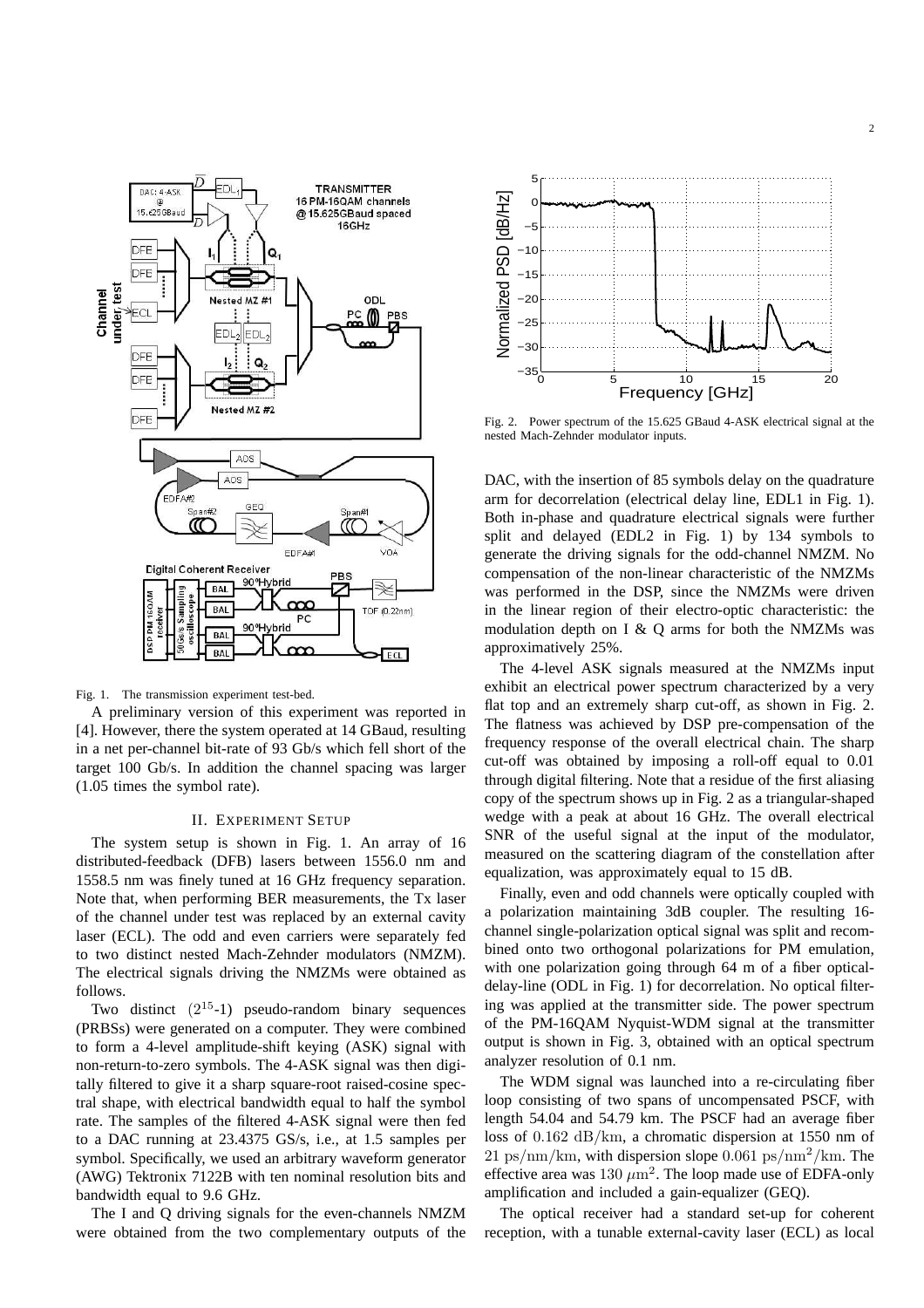

Fig. 3. Power spectrum of the optical WDM 16-channel signal (0.1nm resolution)

oscillator (LO) and a standard optical hybrid for signal and LO mixing. The eight outputs of the hybrid were connected to linear-amplified dual-balanced photodetectors with 30 GHz bandwidth. Channel selection was done by tuning the LO frequency near the center frequency of the received channel to be measured. The four electrical signal outputs of the photodetectors were first filtered using 7.46 GHz 4-pole Bessel filters and then sampled at 50 GS/s using a Tektronix DPO71604 real-time oscilloscope.

The off-line receiver DSP consisted of the following functional blocks. First, a re-sampling stage lowered the sample rate from 3.2 samples per symbol down to 2. Then, a first equalizer stage performed bulk CD compensation, followed by a multiple-input, multiple-output (MIMO) equalizer stage, adjusted through a multi-modulus constant modulus algorithm (MM-CMA) [8]. Frequency offset estimation and compensation was then performed through a Viterbi&Viterbi stage, modified to properly filter out the 16QAM modulation [9]. Finally, minimum distance decision was performed.

Tx and LO lasers were two distinct ECLs, with a linewidth of less than 100 kHz each. At the Tx, the ECL was tuned to replace in turn each DFB source, for BER measurement. At the Rx input, we inserted a tunable optical filter (TOF) with bandwidth 0.22 nm, to prevent excessive optical power from reaching the photodetectors.

## III. RESULTS

The back-to-back (btb) BER vs. optical signal-to-noise ratio (OSNR) performance is reported in Fig. 4. For the analysis of the experimental data, we considered two different FEC threshold BERs:  $3.8 \cdot 10^{-3}$ , corresponding to a standard hard-FEC with 7% overhead, and  $1.5 \cdot 10^{-2}$ , achievable either with soft FECs [10] or with advanced commercial hard FECs [5] with 20.5% overhead. The penalty between single-channel and WDM transmission, at the FEC threshold BERs of  $3.8 \cdot 10^{-3}$ and  $1.5 \cdot 10^{-2}$  was respectively 1.6 dB and 1 dB. Such penalty is mild, considering the quasi-Nyquist spacing, confirming that DAC-enabled spectral engineering effectively limits interchannel linear crosstalk, thus allowing the use of extremely tight channel spacing. Such penalty was mostly due to the residual aliasing taking place at the Tx, previously mentioned



Fig. 4. Back-to-back BER vs. OSNR (over 0.1 nm), center channel.



Fig. 5. BER vs. number of spans for the center channel, at the optimum launch power of -6 dBm per channel.

while commenting Fig. 2, that occurs due to the low DAC sample rate (1.5 samples/symbol). At the FEC threshold of  $BER=1.5·10^{-2}$ , the overall btb OSNR penalty between WDM transmission and ideal system performance was 4.2 dB.

To explore the reach potential of the system, BER degradation vs. number of spans was measured for the center channel of the WDM grid, at the measured optimum launch power of -6 dBm per channel (Fig. 5). The signal constellations both in btb and after transmission over 32 spans are shown in Fig. 6.

Two BER measurements among all channels were carried out at the number of recirculations corresponding to the two FEC threshold BERs of  $3.8 \cdot 10^{-3}$  and  $1.5 \cdot 10^{-2}$ . The results are shown in Fig. 7, which displays the measured BER on all 16 channels after 16 and 33 recirculations (32 and 66 spans), corresponding to 1,741 and 3,591 km, respectively. All measurements were carried out at the optimum launch power of -6 dBm per channel, over 1,600,000 bits (200,000 symbols). Using the technique described in [11], polarization dependent loss (PDL) was constantly monitored through the processing of the Rx adaptive equalizer coefficients. No value higher than 1.5 dB was found during the measurements.

The transmission capacity achieved assuming 7% FEC